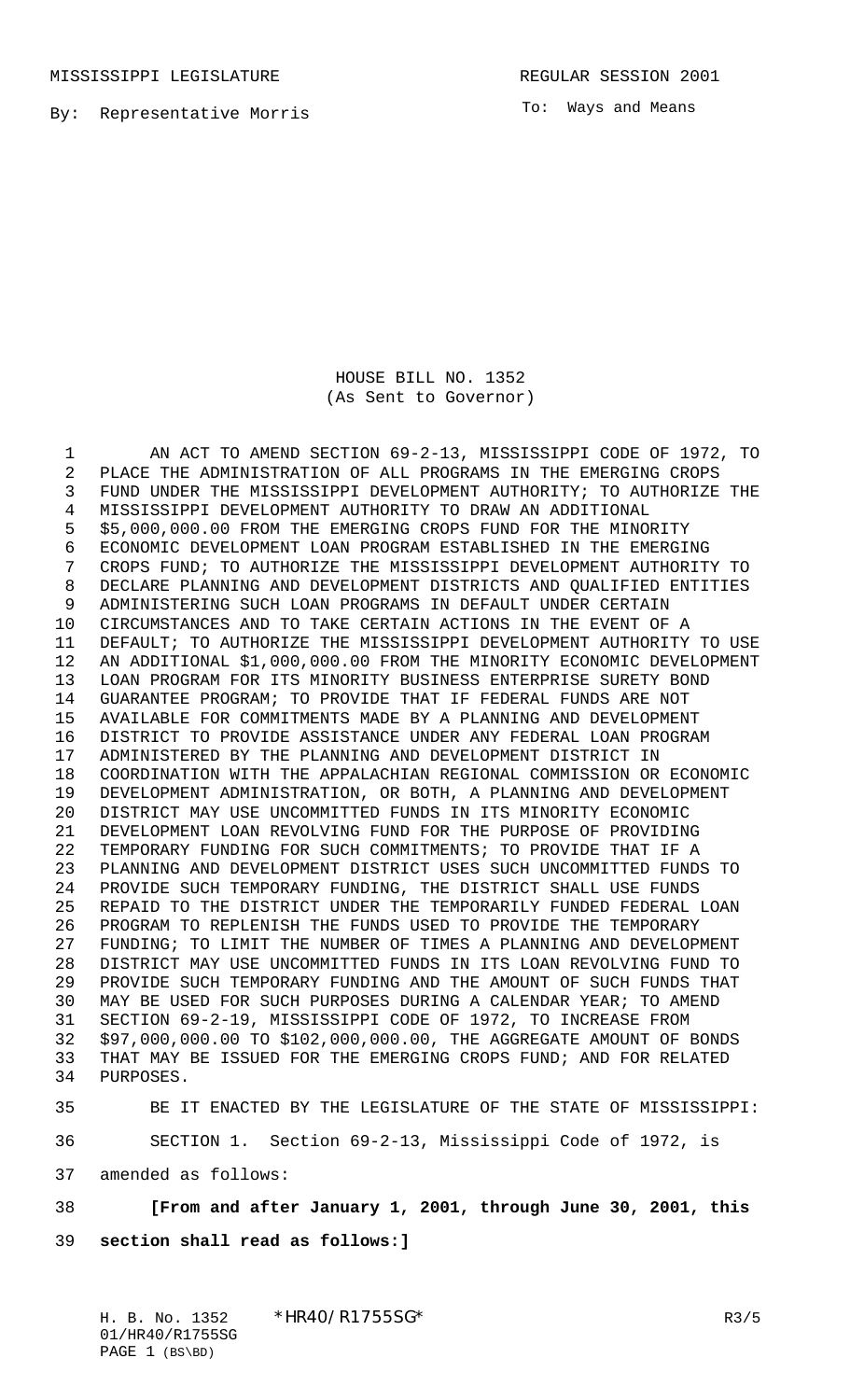69-2-13. (1) There is hereby established in the State Treasury a fund to be known as the "Emerging Crops Fund," which shall be used to pay the interest on loans made to farmers for nonland capital costs of establishing production of emerging crops on land in Mississippi, and to make loans and grants which are authorized under this section to be made from the fund. The fund shall be administered by the Mississippi Development Authority. A board comprised of the directors of the authority, the Mississippi Cooperative Extension Service, the Mississippi Small Farm Development Center and the Mississippi Agricultural and Forestry Experiment Station, or their designees, shall develop definitions, guidelines and procedures for the implementation of this chapter. Funds for the Emerging Crops Fund shall be provided from the issuance of bonds or notes under Sections 69-2-19 through 69-2-37 and from repayment of interest loans made from the fund.

 (2) (a) The Mississippi Development Authority shall develop a program which gives fair consideration to making loans for the processing and manufacturing of goods and services by agribusiness, greenhouse production horticulture, and small business concerns. It is the policy of the State of Mississippi that the Mississippi Development Authority shall give due recognition to and shall aid, counsel, assist and protect, insofar as is possible, the interests of agribusiness, greenhouse production horticulture, and small business concerns. To ensure that the purposes of this subsection are carried out, the Mississippi Development Authority shall loan not more than One Million Dollars (\$1,000,000.00) to finance any single agribusiness, greenhouse production horticulture, or small business concern. Loans made pursuant to this subsection shall be made in accordance with the criteria established in Section 57-71-11.

H. B. No. 1352 \*HR40/R1755SG\* 01/HR40/R1755SG PAGE 2 (BS\BD) 71 (b) The Mississippi Development Authority may, out of the total amount of bonds authorized to be issued under this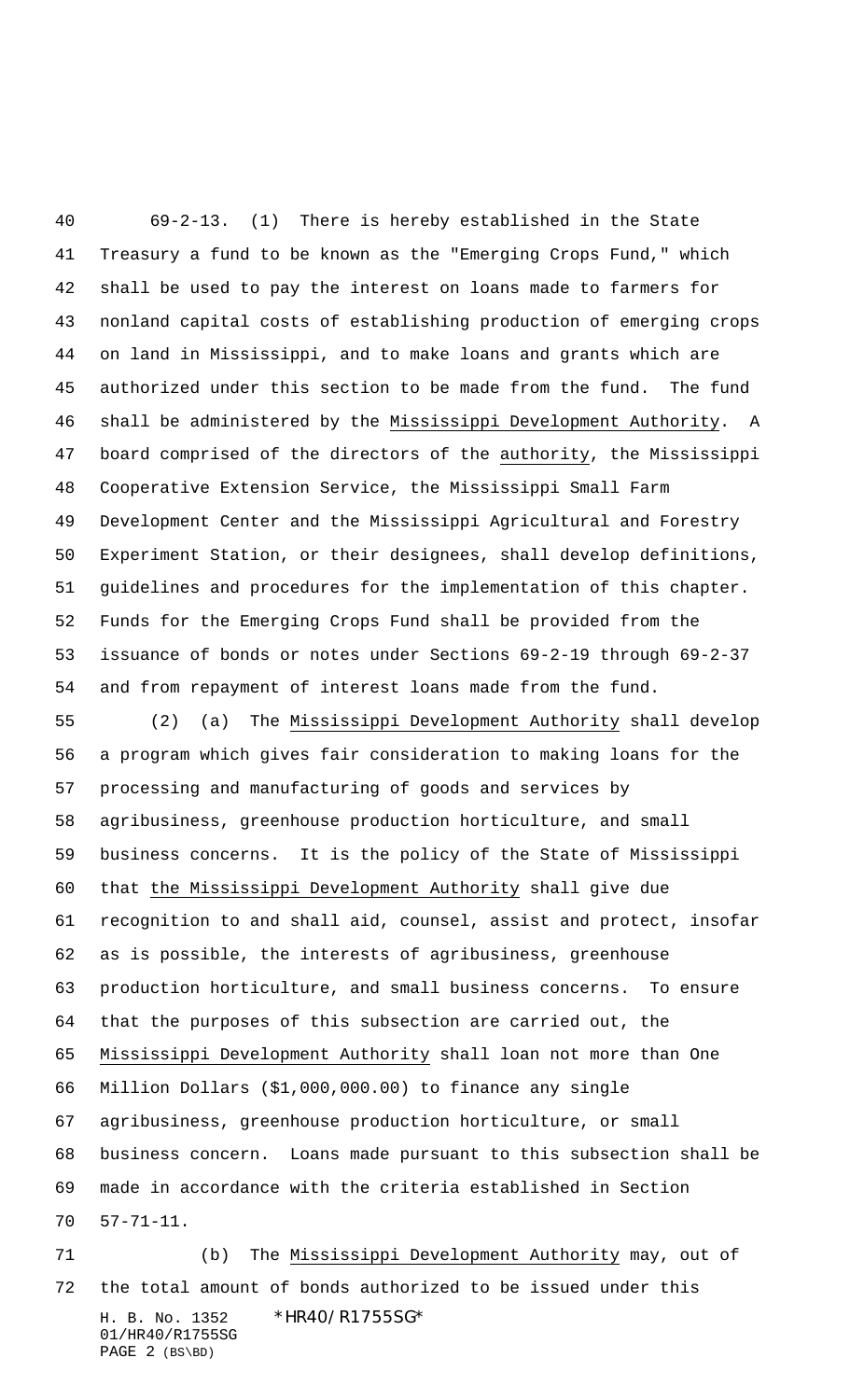chapter, make available funds to any planning and development district in accordance with the criteria established in Section 57-71-11. Planning and development districts which receive monies pursuant to this provision shall use such monies to make loans to private companies for purposes consistent with this subsection.

 (c) The Mississippi Development Authority is hereby authorized to engage legal services, financial advisors, appraisers and consultants if needed to review and close loans made hereunder and to establish and assess reasonable fees including, but not limited to, liquidation expenses.

83 (3) The Mississippi Development Authority shall, in addition to the other programs described in this section, provide for a program of loans to be made to agribusiness or greenhouse production horticulture enterprises for the purpose of encouraging thereby the extension of conventional financing and the issuance of letters of credit to such agribusiness or greenhouse production horticulture enterprises by private institutions. Monies to make 90 such loans by the Mississippi Development Authority shall be drawn from the Emerging Crops Fund. The amount of a loan to any single agribusiness or greenhouse production horticulture enterprise shall not exceed twenty percent (20%) of the total cost of the project for which financing is sought or Two Hundred Thousand Dollars (\$200,000.00), whichever is less. No interest shall be charged on such loans, and only the amount actually loaned shall be required to be repaid. Repayments shall be deposited into the Emerging Crops Fund.

 (4) (a) Through June 30, 2002, the Mississippi Development Authority may loan or grant to qualified planning and development districts, and to small business investment corporations,

 bank-based community development corporations, the Recruitment and Training Program, Inc., the City of Jackson Business Development Loan Fund, the Lorman Southwest Mississippi Development

H. B. No. 1352 \*HR40/R1755SG\* 01/HR40/R1755SG PAGE 3 (BS\BD) Corporation, the West Jackson Community Development Corporation,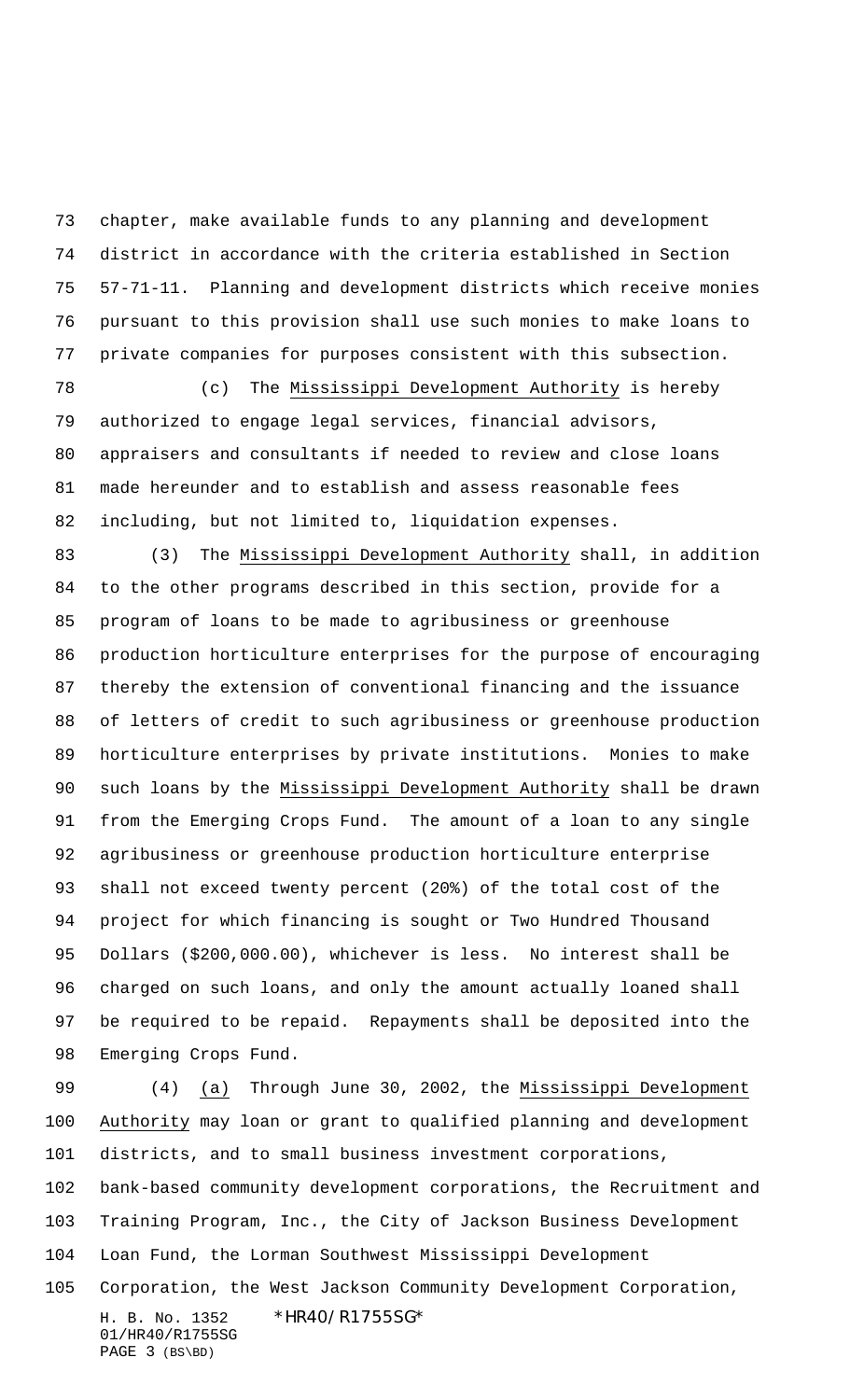the East Mississippi Development Authority, and other entities meeting the criteria established by the Mississippi Development Authority (all referred to hereinafter as "qualified entities"), funds for the purpose of establishing loan revolving funds to assist in providing financing for minority economic development. The monies loaned or granted by the Mississippi Development Corporation shall be drawn from the Emerging Crops Fund and shall not exceed Eighteen Million Dollars (\$18,000,000.00) in the aggregate. Planning and development districts or qualified entities which receive monies pursuant to this provision shall use such monies to make loans to minority business enterprises consistent with criteria established by the Mississippi Development Corporation. Such criteria shall include, at a minimum, the following: 120 (i) The business enterprise must be a private,

for-profit enterprise.

 (ii) If the business enterprise is a proprietorship, the borrower must be a resident citizen of the State of Mississippi; if the business enterprise is a corporation or partnership, at least fifty percent (50%) of the owners must be resident citizens of the State of Mississippi.

 (iii) The borrower must have at least five percent (5%) equity interest in the business enterprise.

 (iv) The borrower must demonstrate ability to repay the loan.

 (v) The borrower must not be in default of any previous loan from the state or federal government.

 (vi) Loan proceeds may be used for financing all project costs associated with development or expansion of a new small business, including fixed assets, working capital, start-up costs, rental payments, interest expense during construction and professional fees related to the project.

H. B. No. 1352 \*HR40/R1755SG\* 01/HR40/R1755SG PAGE 4 (BS\BD)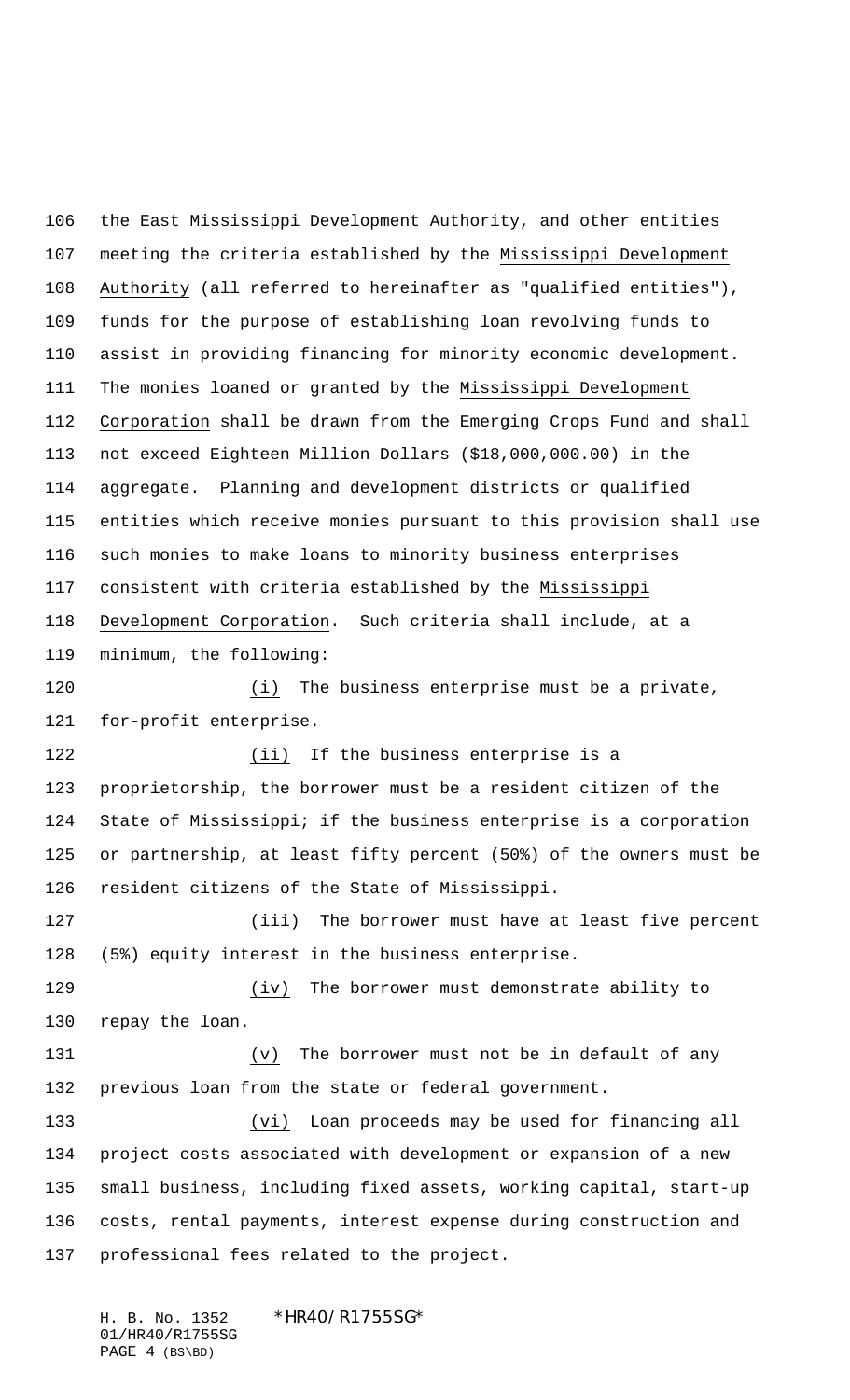(vii) Loan proceeds shall not be used to pay off existing debt for loan consolidation purposes; to finance the acquisition, construction, improvement or operation of real property which is to be held primarily for sale or investment; to provide for, or free funds, for speculation in any kind of 143 property; or as a loan to owners, partners or stockholders of the applicant which do not change ownership interest by the applicant. However, this does not apply to ordinary compensation for services rendered in the course of business.

 (viii) The maximum amount that may be loaned to any one (1) borrower shall be Two Hundred Fifty Thousand Dollars (\$250,000.00).

 (ix) The Mississippi Development Authority shall review each loan before it is made, and no loan shall be made to any borrower until the loan has been reviewed and approved by the Mississippi Development Authority.

 For the purpose of this subsection, the term "minority business enterprise" means a socially and economically disadvantaged small business concern, organized for profit, performing a commercially useful function which is owned and controlled by one or more minorities or minority business enterprises certified by the Mississippi Development Authority, at least fifty percent (50%) of whom are resident citizens of the State of Mississippi. For purposes of this subsection, the term "socially and economically disadvantaged small business concern" shall have the meaning ascribed to such term under the Small Business Act (15 USCS, Section 637(a)), or women, and the term "owned and controlled" means a business in which one or more minorities or minority business enterprises certified by the Mississippi Development Authority own sixty percent (60%) or, in the case of a corporation, sixty percent (60%) of the voting stock, and control sixty percent (60%) of the management and daily business operations of the business.

H. B. No. 1352 \*HR40/R1755SG\* 01/HR40/R1755SG PAGE 5 (BS\BD)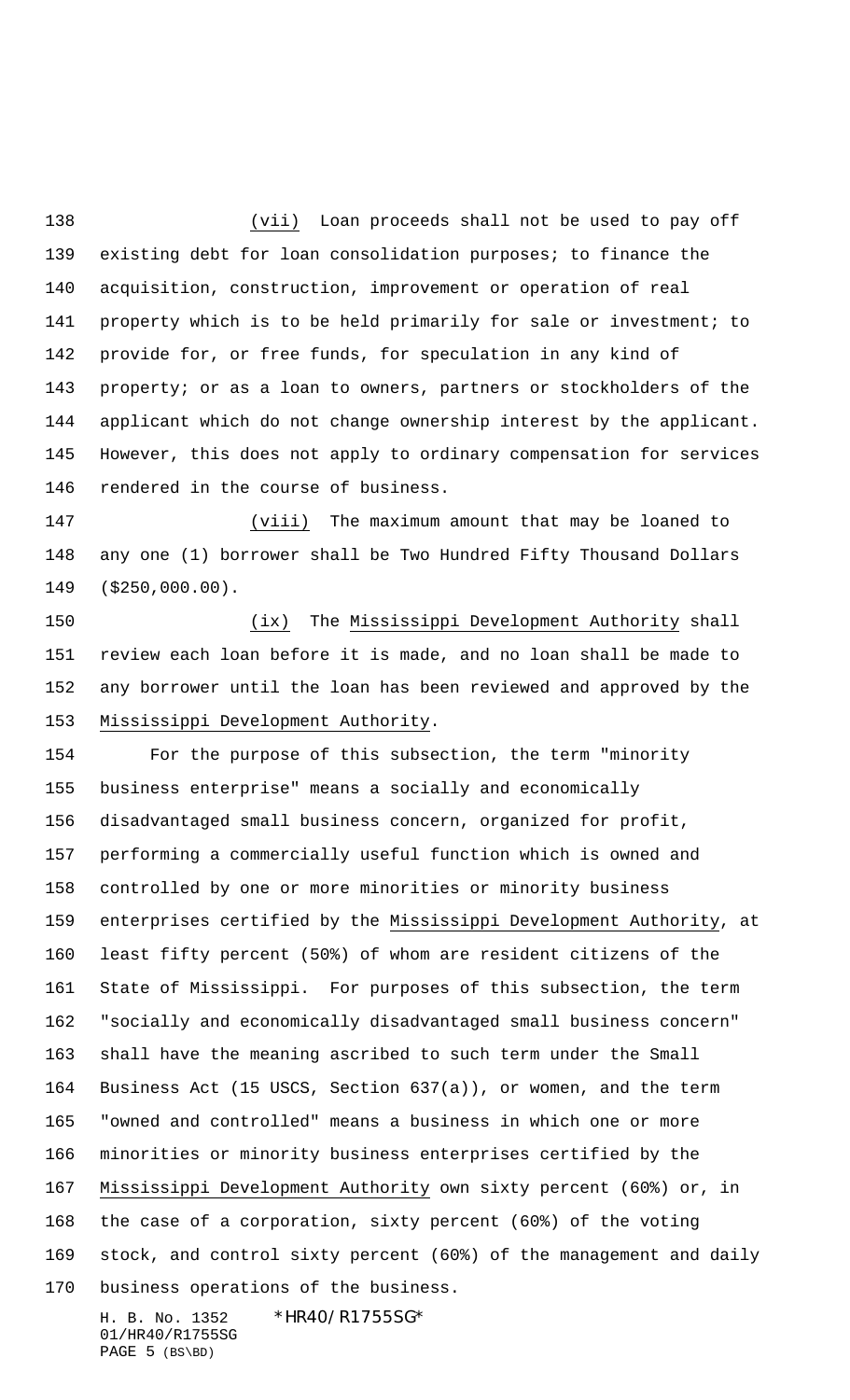From and after July 1, 2002, monies not loaned or granted by the Mississippi Development Authority to planning and development districts or qualified entities under this subsection, and monies not loaned by planning and development districts or qualified entities, shall be deposited to the credit of the sinking fund created and maintained in the State Treasury for the retirement of bonds issued under Section 69-2-19.

H. B. No. 1352 \*HR40/R1755SG\* 01/HR40/R1755SG PAGE (BS\BD) (b) Notwithstanding any other provision of this subsection to the contrary, if federal funds are not available for commitments made by a planning and development district to provide assistance under any federal loan program administered by the planning and development district in coordination with the Appalachian Regional Commission or Economic Development Administration, or both, a planning and development district may use funds in its loan revolving fund, which have not been committed otherwise to provide assistance, for the purpose of 187 providing temporary funding for such commitments. If a planning and development district uses uncommitted funds in its loan revolving fund to provide such temporary funding, the district shall use funds repaid to the district under the temporarily funded federal loan program to replenish the funds used to provide the temporary funding. Funds used by a planning and development district to provide temporary funding under this paragraph (b) 194 must be repaid to the district's loan revolving fund no later than twelve (12) months after the date the district provides the temporary funding. A planning and development district may not use uncommitted funds in its loan revolving fund to provide temporary funding under this paragraph (b) on more than two (2) occasions during a calendar year. A planning and development district may provide temporary funding for multiple commitments on each such occasion. The maximum aggregate amount of uncommitted funds in a loan revolving fund that may be used for such purposes during a calendar year shall not exceed seventy percent (70%) of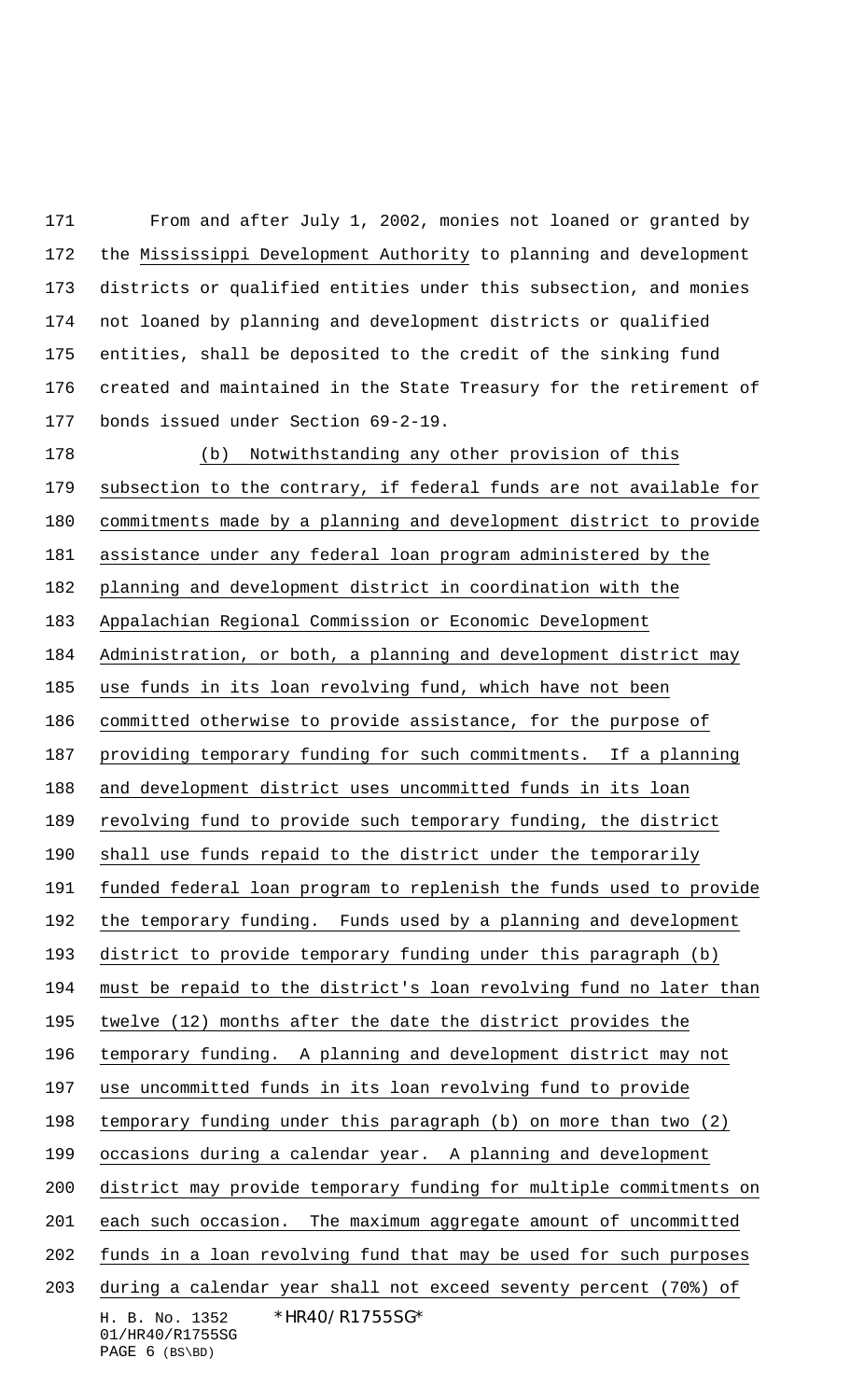## the uncommitted funds in the loan revolving fund on the date the

## district first provides temporary funding during the calendar year.

 (5) The Mississippi Development Authority shall develop a program which will assist minority business enterprises by guaranteeing bid, performance and payment bonds which such minority businesses are required to obtain in order to contract with federal agencies, state agencies or political subdivisions of the state. Monies for such program shall be drawn from the monies allocated under subsection (4) of this section to assist the financing of minority economic development and shall not exceed Two Million Dollars (\$2,000,000.00) in the aggregate. The Mississippi Development Authority may promulgate rules and regulations for the operation of the program established pursuant to this subsection. For the purpose of this subsection (5) the term "minority business enterprise" has the meaning assigned such term in subsection (4) of this section.

 (6) The Mississippi Development Authority may loan or grant to public entities and to nonprofit corporations funds to defray the expense of financing (or to match any funds available from other public or private sources for the expense of financing) projects in this state which are devoted to the study, teaching and/or promotion of regional crafts and which are deemed by the authority to be significant tourist attractions. The monies loaned or granted shall be drawn from the Emerging Crops Fund and shall not exceed Two Hundred Fifty Thousand Dollars (\$250,000.00) in the aggregate.

H. B. No. 1352 \*HR40/R1755SG\* 01/HR40/R1755SG PAGE 7 (BS\BD) (7) Through June 30, 1998, the Mississippi Development Authority shall make available to the Mississippi Department of Agriculture and Commerce funds for the purpose of establishing loan revolving funds and other methods of financing for agribusiness programs administered under the Mississippi Agribusiness Council Act of 1993. The monies made available by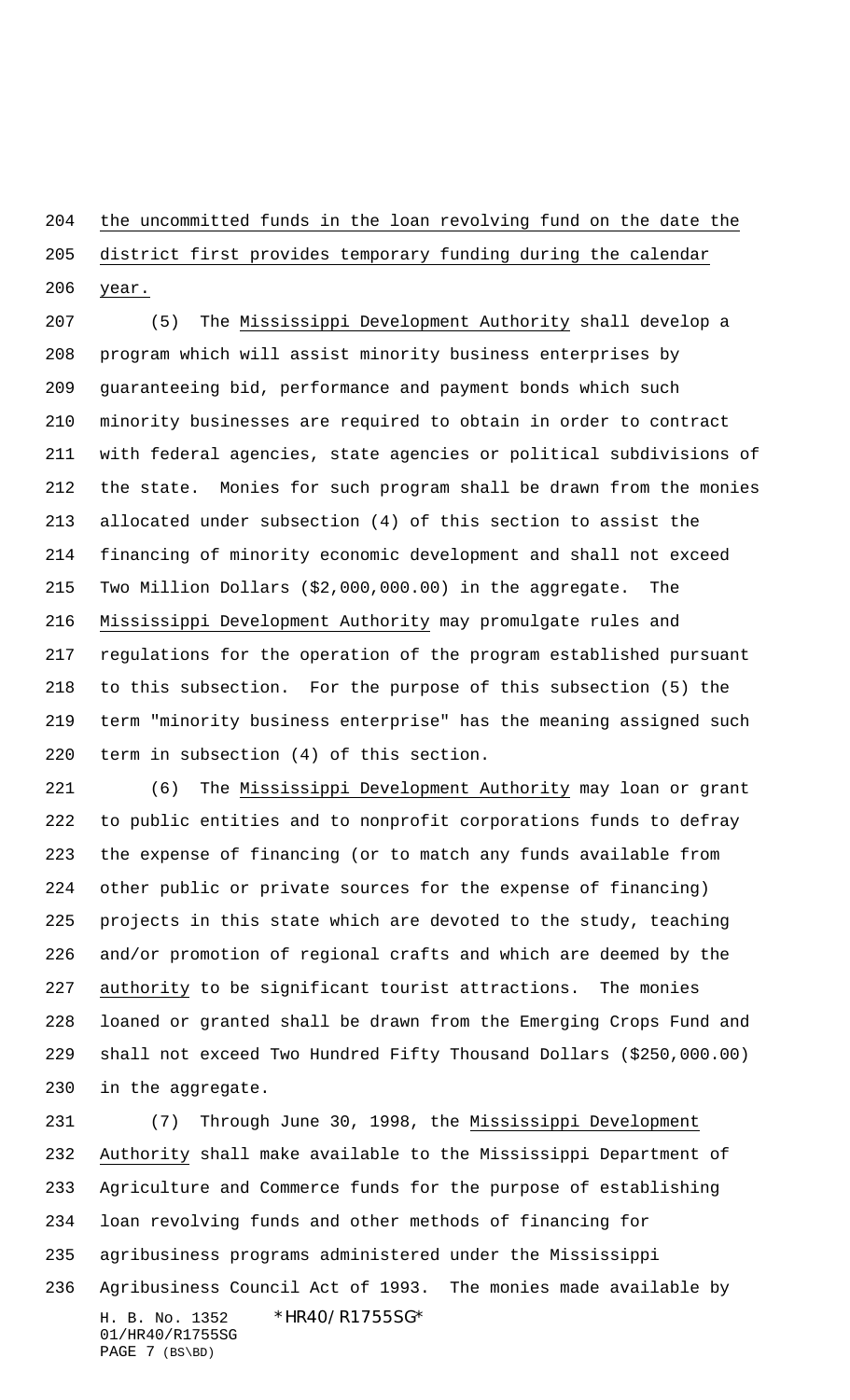the Mississippi Development Authority shall be drawn from the Emerging Crops Fund and shall not exceed Seven Hundred Thousand Dollars (\$700,000.00) in the aggregate. The Mississippi Department of Agriculture and Commerce shall establish control and auditing procedures for use of these funds. These funds will be used primarily for quick payment to farmers for vegetable and fruit crops processed and sold through vegetable processing plants associated with the Department of Agriculture and Commerce and the Mississippi State Extension Service.

 (8) From and after July 1, 1996, the Mississippi Development Authority shall make available to the Mississippi Small Farm Development Center One Million Dollars (\$1,000,000.00) to be used by the center to assist small entrepreneurs as provided in Section 37-101-25, Mississippi Code of 1972. The monies made available by the Mississippi Development Authority shall be drawn from the Emerging Crops Fund.

 (9) The Mississippi Development Authority shall make available to the Agribusiness and Natural Resource Development Center through Alcorn State University an amount not to exceed Two Hundred Fifty Thousand Dollars (\$250,000.00) in Fiscal Year 2001 and Two Hundred Fifty Thousand Dollars (\$250,000.00) in Fiscal Year 2002 from the cash balance of the Emerging Crops Fund to support the development of a cooperative program for agribusiness development, marketing and natural resources development. This subsection (9) shall stand repealed on June 30, 2002.

H. B. No. 1352 \*HR40/R1755SG\* 01/HR40/R1755SG PAGE 8 (BS\BD) (10) The Mississippi Development Authority shall make available to the Small Farm Development Center at Alcorn State University funds in an aggregate amount not to exceed Three Hundred Thousand Dollars (\$300,000.00), to be drawn from the cash balance of the Emerging Crops Fund. The Small Farm Development Center at Alcorn State University shall use such funds to make loans to producers of sweet potatoes and cooperatives anywhere in the State of Mississippi owned by sweet potato producers to assist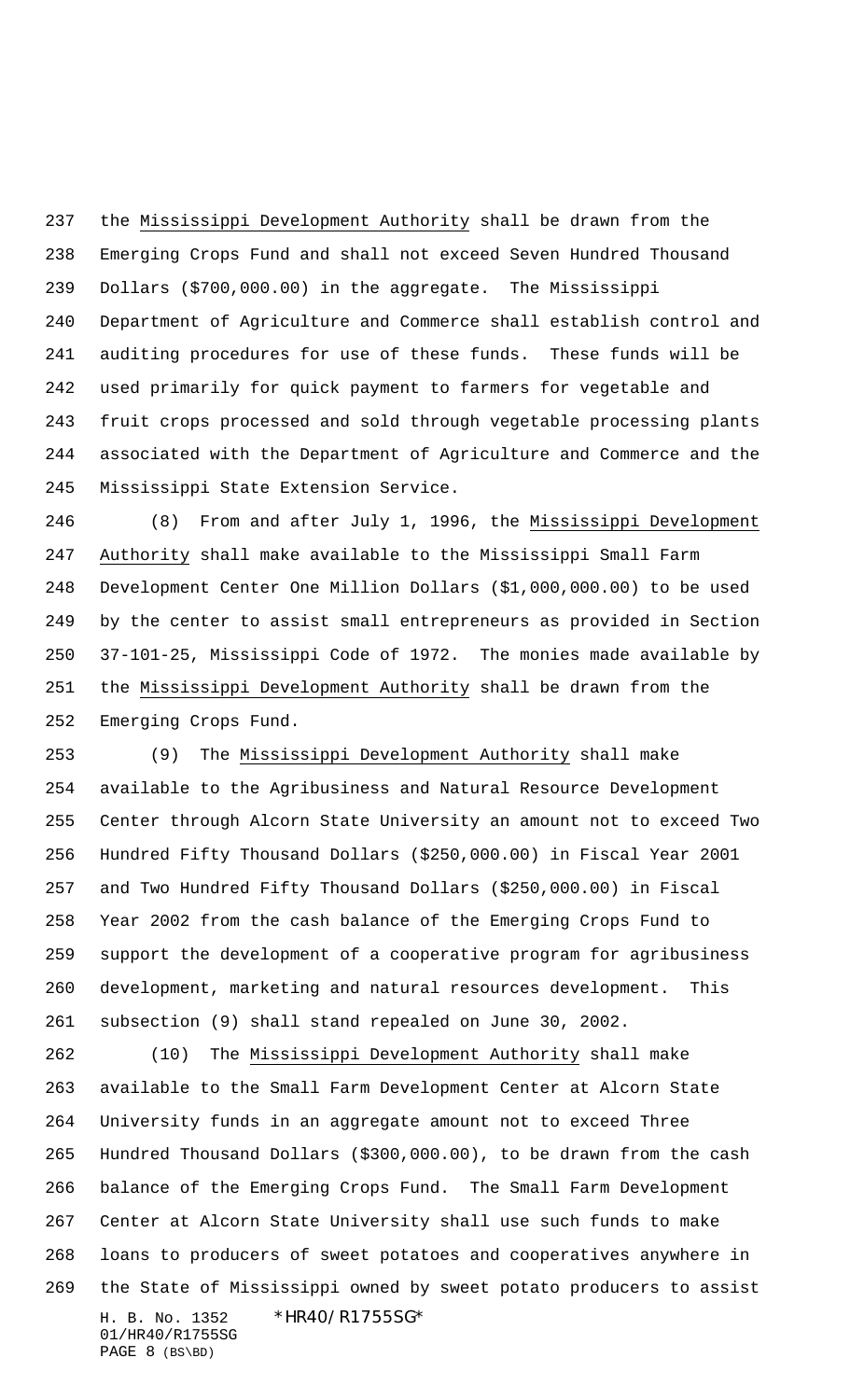in the planting of sweet potatoes and the purchase of sweet potato production and harvesting equipment. A report of the loans made under this subsection shall be furnished by January 15 of each year to the Chairman of the Senate Agriculture Committee and the Chairman of the House Agriculture Committee.

 (11) The Mississippi Development Authority shall make available to the Mississippi Department of Agriculture and Commerce "Make Mississippi Mine" program an amount not to exceed One Hundred Fifty Thousand Dollars (\$150,000.00) to be drawn from the cash balance of the Emerging Crops Fund.

 **[From and after July 1, 2001, this section shall read as follows:]**

 69-2-13. (1) There is hereby established in the State Treasury a fund to be known as the "Emerging Crops Fund," which shall be used to pay the interest on loans made to farmers for nonland capital costs of establishing production of emerging crops on land in Mississippi, and to make loans and grants which are authorized under this section to be made from the fund. The fund shall be administered by the Mississippi Development Authority. A board comprised of the directors of the authority, the Mississippi Cooperative Extension Service, the Mississippi Small Farm Development Center and the Mississippi Agricultural and Forestry Experiment Station, or their designees, shall develop definitions, guidelines and procedures for the implementation of this chapter. Funds for the Emerging Crops Fund shall be provided from the issuance of bonds or notes under Sections 69-2-19 through 69-2-37 and from repayment of interest loans made from the fund. (2) (a) The Mississippi Development Authority shall develop

H. B. No. 1352 \*HR40/R1755SG\* 01/HR40/R1755SG PAGE 9 (BS\BD) a program which gives fair consideration to making loans for the processing and manufacturing of goods and services by agribusiness, greenhouse production horticulture, and small business concerns. It is the policy of the State of Mississippi that the Mississippi Development Authority shall give due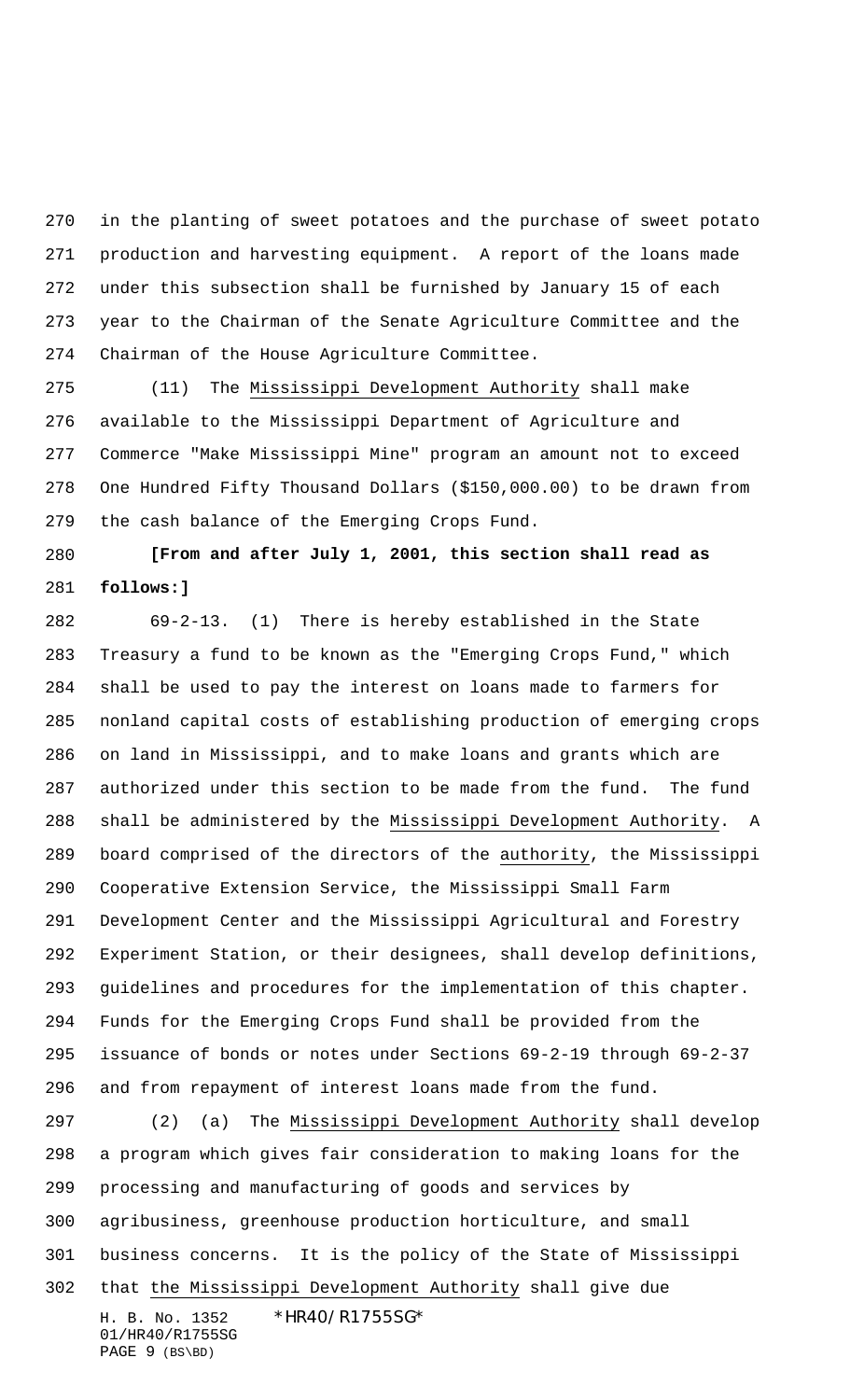recognition to and shall aid, counsel, assist and protect, insofar as is possible, the interests of agribusiness, greenhouse production horticulture, and small business concerns. To ensure that the purposes of this subsection are carried out, the Mississippi Development Authority shall loan not more than One Million Dollars (\$1,000,000.00) to finance any single agribusiness, greenhouse production horticulture, or small business concern. Loans made pursuant to this subsection shall be made in accordance with the criteria established in Section 57-71-11.

 (b) The Mississippi Development Authority may, out of the total amount of bonds authorized to be issued under this chapter, make available funds to any planning and development district in accordance with the criteria established in Section 57-71-11. Planning and development districts which receive monies pursuant to this provision shall use such monies to make loans to private companies for purposes consistent with this subsection.

320 (c) The Mississippi Development Authority is hereby authorized to engage legal services, financial advisors, appraisers and consultants if needed to review and close loans made hereunder and to establish and assess reasonable fees including, but not limited to, liquidation expenses.

H. B. No. 1352 \*HR40/R1755SG\* 01/HR40/R1755SG (3) The Mississippi Development Authority shall, in addition to the other programs described in this section, provide for a program of loans to be made to agribusiness or greenhouse production horticulture enterprises for the purpose of encouraging thereby the extension of conventional financing and the issuance of letters of credit to such agribusiness or greenhouse production horticulture enterprises by private institutions. Monies to make such loans by the Mississippi Development Authority shall be drawn from the Emerging Crops Fund. The amount of a loan to any single agribusiness or greenhouse production horticulture enterprise shall not exceed twenty percent (20%) of the total cost of the

```
PAGE 10 (BS\BD)
```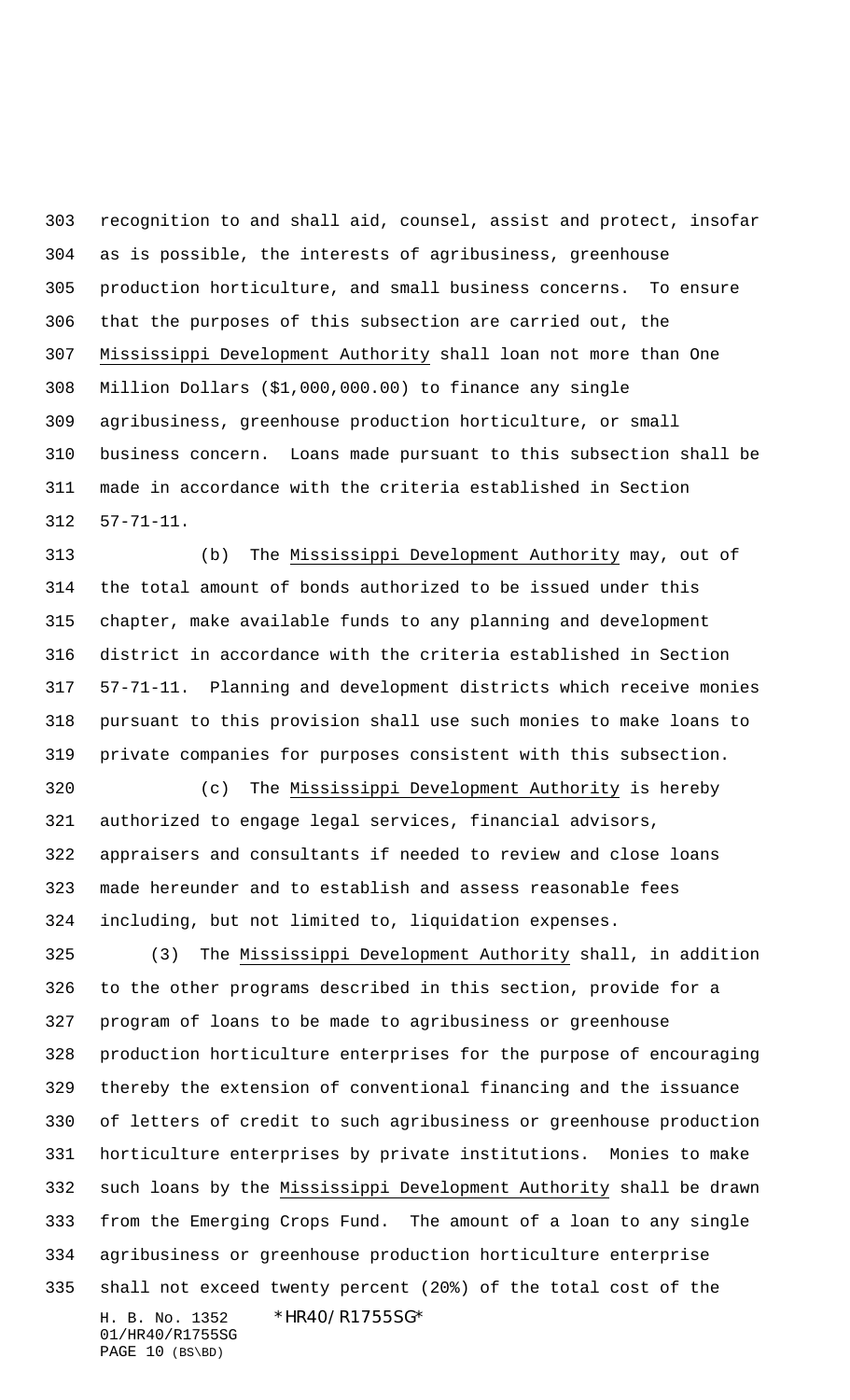project for which financing is sought or Two Hundred Thousand Dollars (\$200,000.00), whichever is less. No interest shall be charged on such loans, and only the amount actually loaned shall be required to be repaid. Repayments shall be deposited into the Emerging Crops Fund.

H. B. No. 1352 \*HR40/R1755SG\* (4) (a) Through June 30, 2003, the Mississippi Development Authority may loan or grant to qualified planning and development districts, and to small business investment corporations, bank-based community development corporations, the Recruitment and Training Program, Inc., the City of Jackson Business Development Loan Fund, the Lorman Southwest Mississippi Development Corporation, the West Jackson Community Development Corporation, the East Mississippi Development Corporation, and other entities meeting the criteria established by the Mississippi Development Authority (all referred to hereinafter as "qualified entities"), funds for the purpose of establishing loan revolving funds to assist in providing financing for minority economic development. The monies loaned or granted by the Mississippi Development Authority shall be drawn from the Emerging Crops Fund and shall not exceed Twenty-three Million Dollars (\$23,000,000.00) in the aggregate. Planning and development districts or qualified entities which receive monies pursuant to this provision shall use such monies to make loans to minority business enterprises consistent with criteria established by the Mississippi Development Authority. Such criteria shall include, at a minimum, the following: (i) The business enterprise must be a private, for-profit enterprise. (ii) If the business enterprise is a proprietorship, the borrower must be a resident citizen of the State of Mississippi; if the business enterprise is a corporation or partnership, at least fifty percent (50%) of the owners must be resident citizens of the State of Mississippi.

01/HR40/R1755SG PAGE 11 (BS\BD)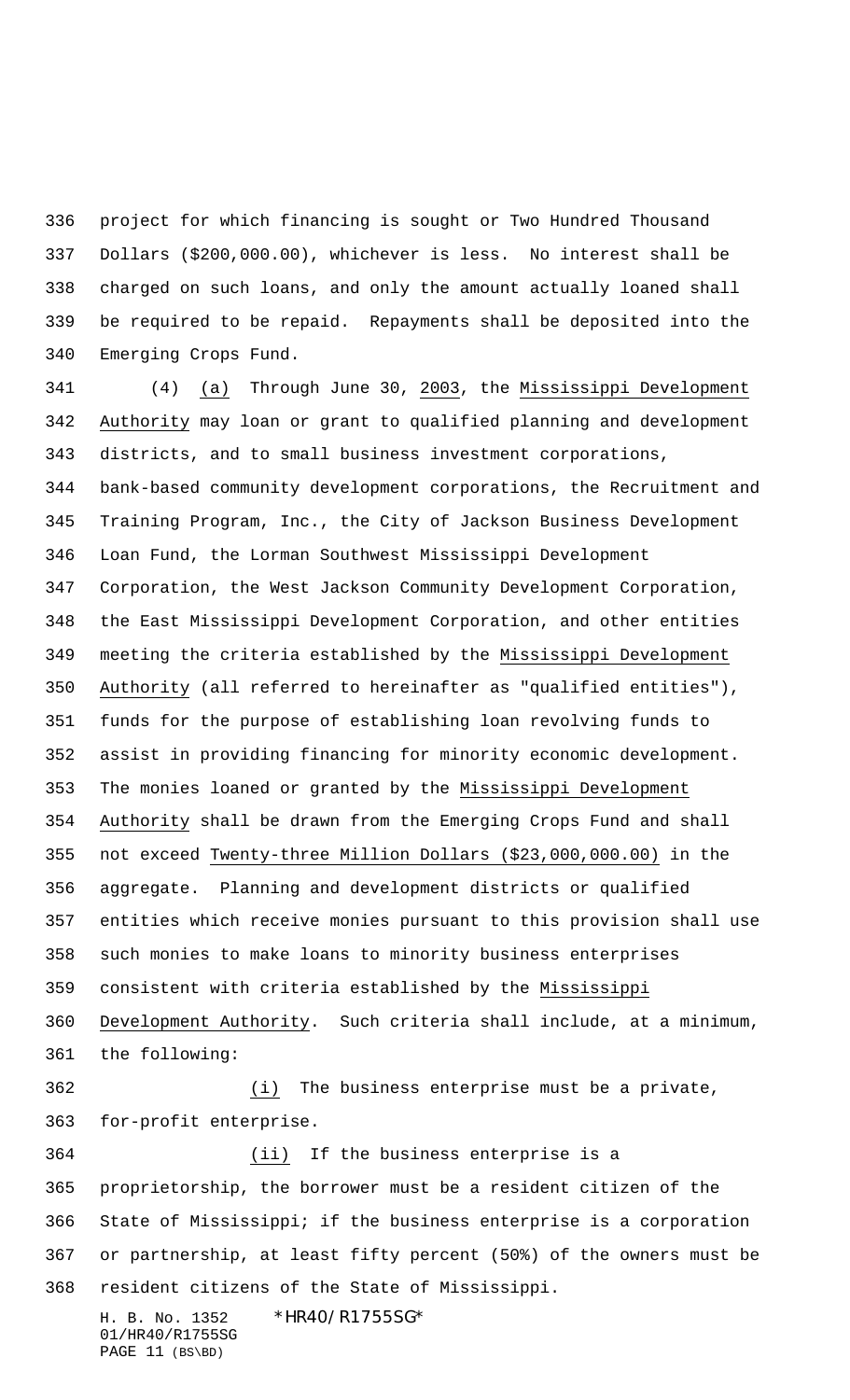(iii) The borrower must have at least five percent (5%) equity interest in the business enterprise.

 (iv) The borrower must demonstrate ability to repay the loan.

 (v) The borrower must not be in default of any previous loan from the state or federal government.

 (vi) Loan proceeds may be used for financing all project costs associated with development or expansion of a new small business, including fixed assets, working capital, start-up costs, rental payments, interest expense during construction and professional fees related to the project.

 (vii) Loan proceeds shall not be used to pay off existing debt for loan consolidation purposes; to finance the acquisition, construction, improvement or operation of real property which is to be held primarily for sale or investment; to provide for, or free funds, for speculation in any kind of property; or as a loan to owners, partners or stockholders of the applicant which do not change ownership interest by the applicant. However, this does not apply to ordinary compensation for services rendered in the course of business.

 (viii) The maximum amount that may be loaned to any one (1) borrower shall be Two Hundred Fifty Thousand Dollars (\$250,000.00).

 (ix) The Mississippi Development Authority shall review each loan before it is made, and no loan shall be made to any borrower until the loan has been reviewed and approved by the Mississippi Development Authority.

H. B. No. 1352 \*HR40/R1755SG\* 01/HR40/R1755SG PAGE 12 (BS\BD) (b) For the purpose of this subsection, the term "minority business enterprise" means a socially and economically disadvantaged small business concern, organized for profit, performing a commercially useful function which is owned and controlled by one or more minorities or minority business 401 enterprises certified by the Mississippi Development Authority, at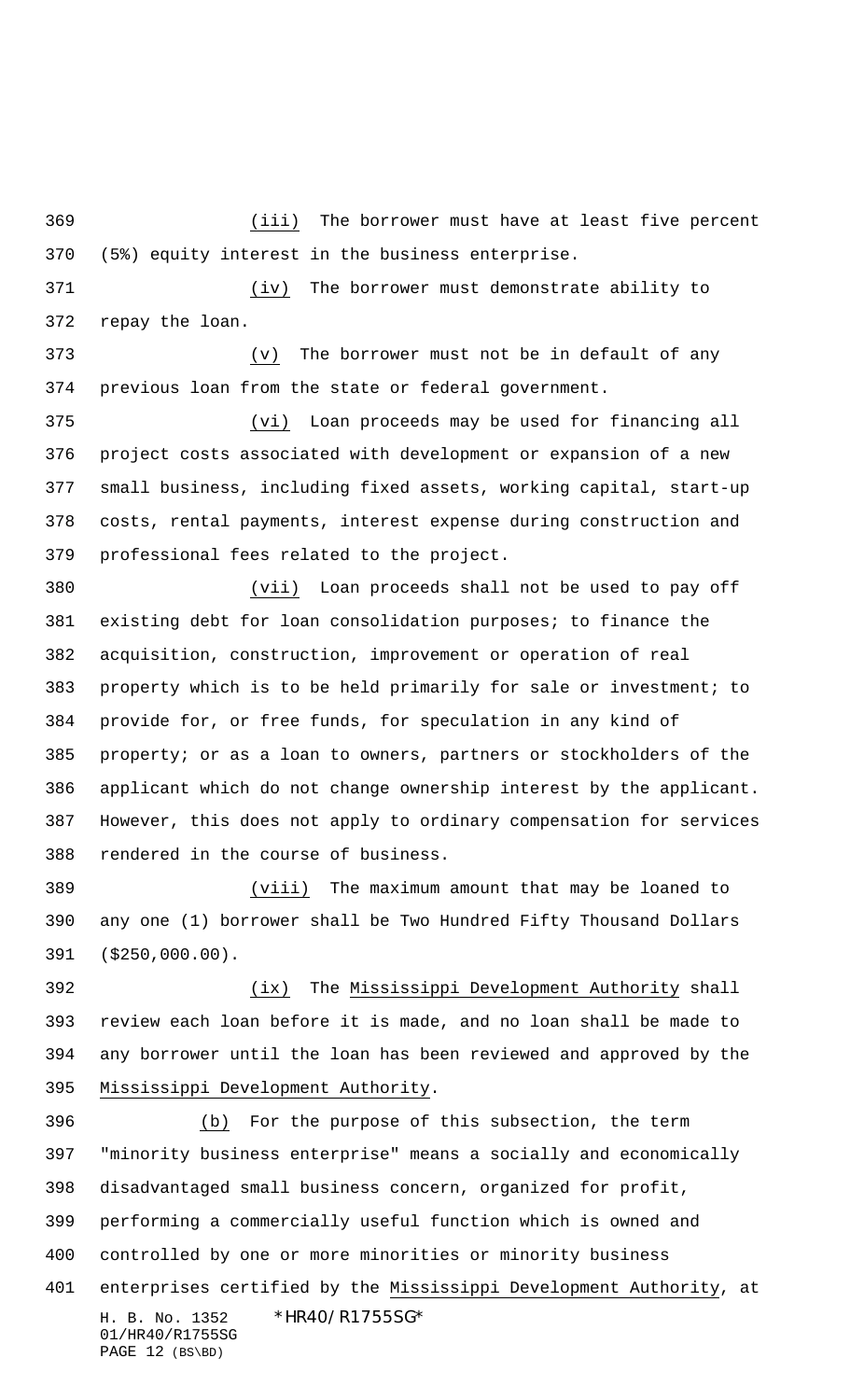least fifty percent (50%) of whom are resident citizens of the State of Mississippi. For purposes of this subsection, the term "socially and economically disadvantaged small business concern" shall have the meaning ascribed to such term under the Small Business Act (15 USCS, Section 637(a)), or women, and the term "owned and controlled" means a business in which one or more minorities or minority business enterprises certified by the Mississippi Development Authority own sixty percent (60%) or, in the case of a corporation, sixty percent (60%) of the voting stock, and control sixty percent (60%) of the management and daily business operations of the business.

 From and after July 1, 2003, monies not loaned or granted by the Mississippi Development Authority to planning and development districts or qualified entities under this subsection, and monies not loaned by planning and development districts or qualified entities, shall be deposited to the credit of the sinking fund created and maintained in the State Treasury for the retirement of bonds issued under Section 69-2-19.

H. B. No. 1352 \*HR40/R1755SG\* 01/HR40/R1755SG PAGE 13 (BS\BD) (c) Notwithstanding any other provision of this subsection to the contrary, if federal funds are not available for commitments made by a planning and development district to provide assistance under any federal loan program administered by the planning and development district in coordination with the Appalachian Regional Commission or Economic Development Administration, or both, a planning and development district may use funds in its loan revolving fund, which have not been committed otherwise to provide assistance, for the purpose of providing temporary funding for such commitments. If a planning and development district uses uncommitted funds in its loan revolving fund to provide such temporary funding, the district shall use funds repaid to the district under the temporarily funded federal loan program to replenish the funds used to provide the temporary funding. Funds used by a planning and development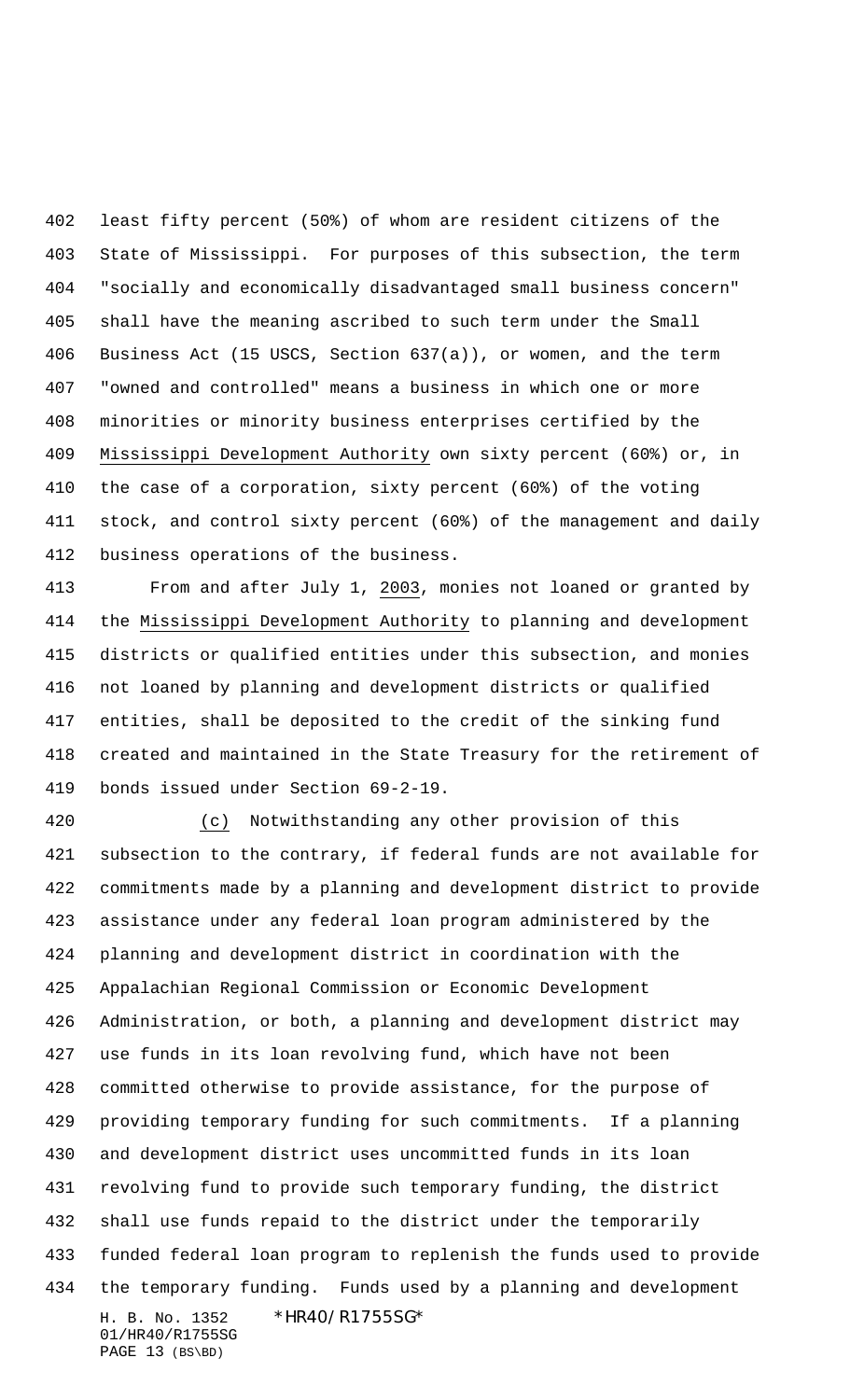district to provide temporary funding under this paragraph (c) must be repaid to the district's loan revolving fund no later than twelve (12) months after the date the district provides the temporary funding. A planning and development district may not use uncommitted funds in its loan revolving fund to provide temporary funding under this paragraph (c) on more than two (2) occasions during a calendar year. A planning and development district may provide temporary funding for multiple commitments on each such occasion. The maximum aggregate amount of uncommitted funds in a loan revolving fund that may be used for such purposes during a calendar year shall not exceed seventy percent (70%) of the uncommitted funds in the loan revolving fund on the date the district first provides temporary funding during the calendar year.

H. B. No. 1352 \*HR40/R1755SG\* 01/HR40/R1755SG (d) If the Mississippi Development Authority determines that a planning and development district or qualified entity has provided loans to minority businesses in a manner inconsistent 452 with the provisions of this subsection, then the amount of such loans so provided shall be withheld by the Mississippi Development Authority from any additional grant funds to which the planning and development district or qualified entity becomes entitled under this subsection. If the Mississippi Development Authority determines, after notifying such planning and development district or qualified entity twice in writing and providing such planning and development district or qualified entity a reasonable opportunity to comply, that a planning and development district or qualified entity has consistently failed to comply with this subsection, the Mississippi Development Authority may declare such planning and development district or qualified entity in default under this subsection and, upon receipt of notice thereof from the Mississippi Development Authority, such planning and development district or qualified entity shall immediately cease providing loans under this subsection, shall refund to the Mississippi

PAGE 14 (BS\BD)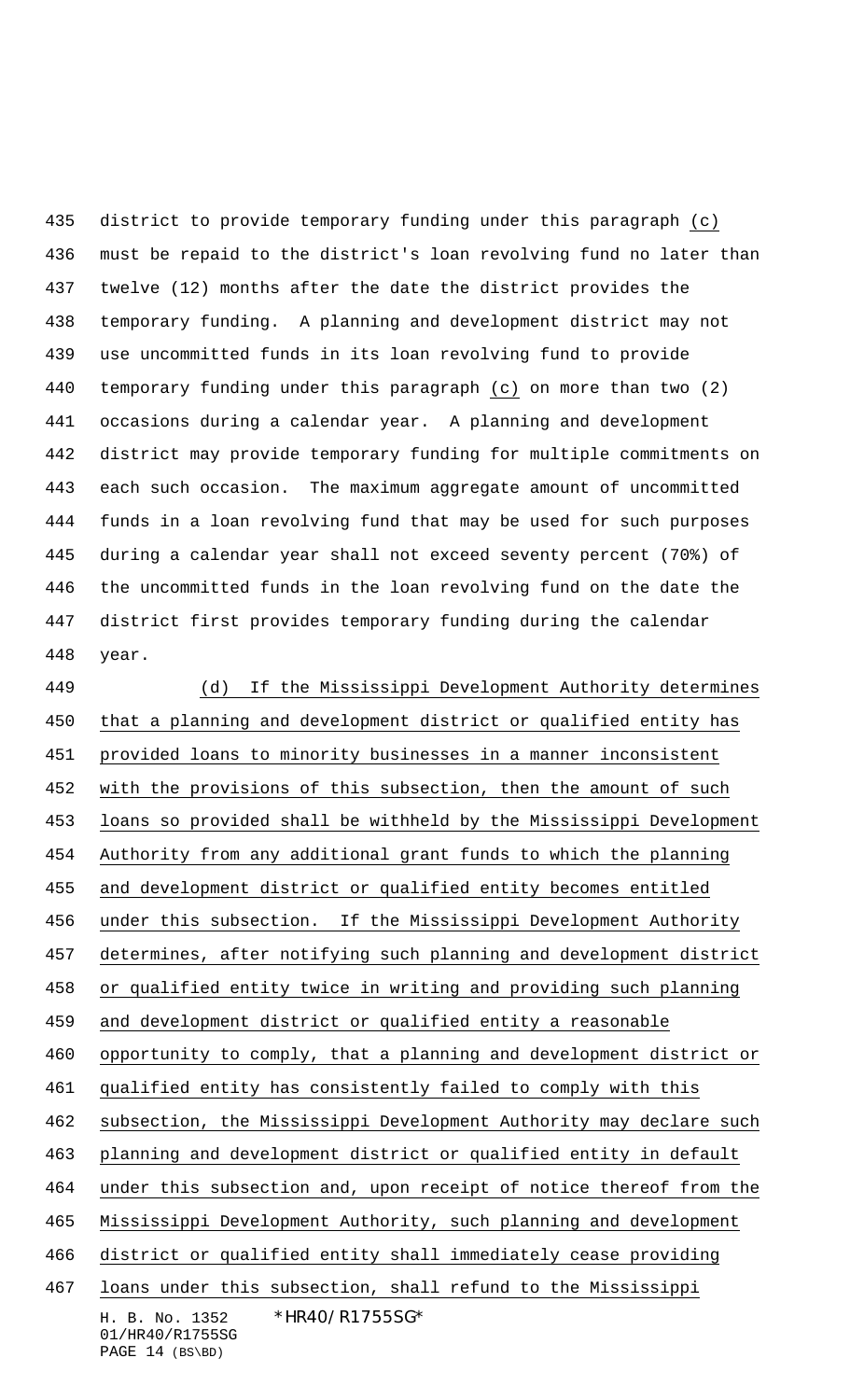H. B. No. 1352 \*HR40/R1755SG\* 01/HR40/R1755SG Development Authority for distribution to other planning and development districts or qualified entities all funds held in its revolving loan fund and, if required by the Mississippi Development Authority, shall convey to the Mississippi Development Authority, all administrative and management control of loans provided by it under this subsection. (e) If the Mississippi Development Authority determines, after notifying a planning and development district or qualified entity twice in writing and providing copies of such notification to each member of the Legislature in whose district or in a part of whose district such planning and development district or qualified entity is located and providing such planning and development district or qualified entity a reasonable opportunity to take corrective action, that a planning and development district or qualified entity administering a revolving loan fund under the provisions of this subsection is not actively engaged in lending as defined by the rules and regulations of the Mississippi Development Authority, the Mississippi Development Authority may declare such planning and development district or qualified entity in default under this subsection and, upon receipt of notice thereof from the Mississippi Development Authority, such planning and development district or qualified entity shall immediately cease providing loans under this 491 subsection, shall refund to the Mississippi Development Authority for distribution to other planning and development districts or qualified entities all funds held in its revolving loan fund and, if required by the Mississippi Development Authority, shall convey to the Mississippi Development Authority all administrative and management control of loans provided by it under this subsection. (5) The Mississippi Development Authority shall develop a program which will assist minority business enterprises by guaranteeing bid, performance and payment bonds which such minority businesses are required to obtain in order to contract

PAGE 15 (BS\BD)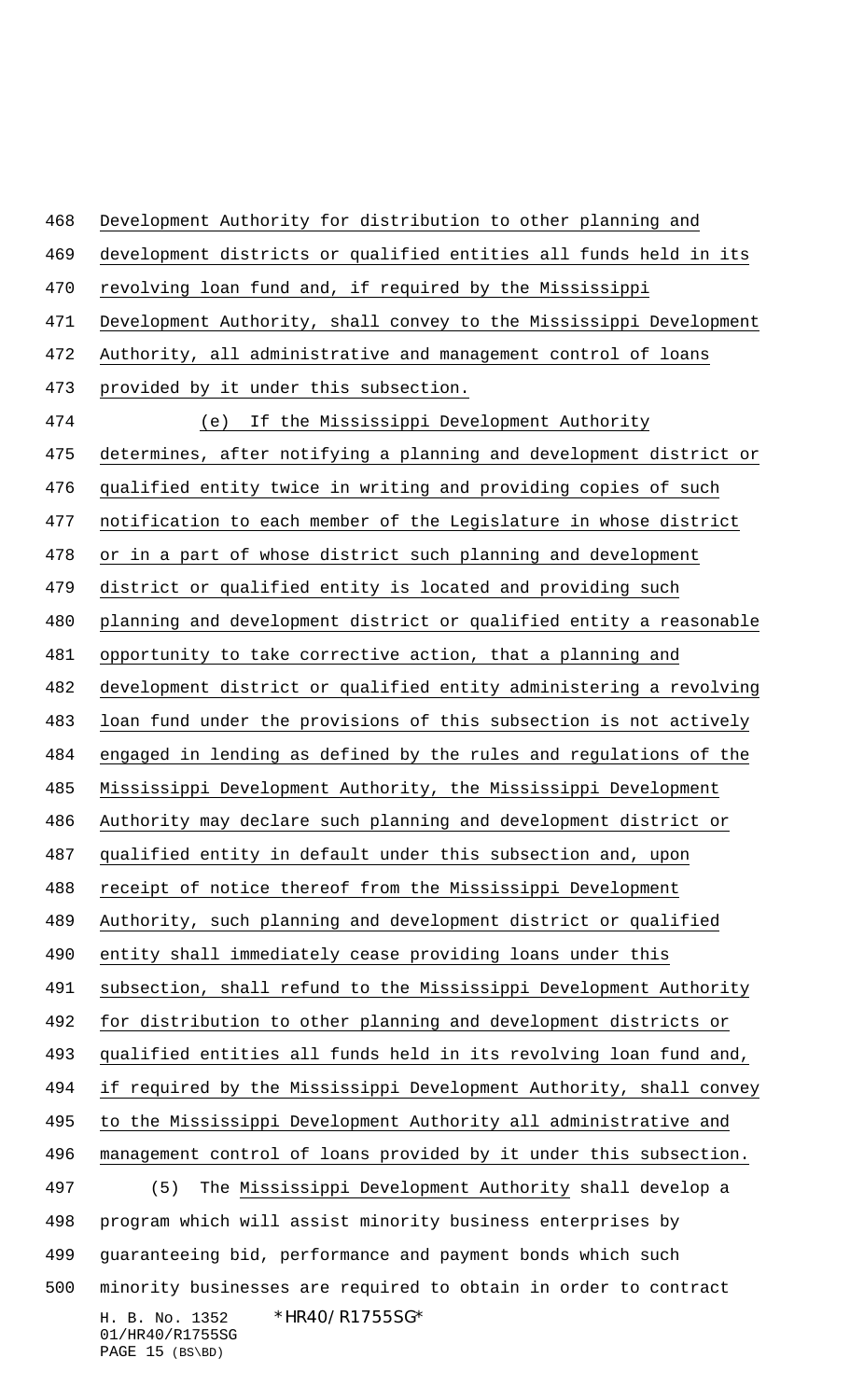with federal agencies, state agencies or political subdivisions of the state. Monies for such program shall be drawn from the monies allocated under subsection (4) of this section to assist the financing of minority economic development and shall not exceed Three Million Dollars (\$3,000,000.00) in the aggregate. The Mississippi Development Authority may promulgate rules and regulations for the operation of the program established pursuant to this subsection. For the purpose of this subsection (5) the term "minority business enterprise" has the meaning assigned such term in subsection (4) of this section.

 (6) The Mississippi Development Authority may loan or grant to public entities and to nonprofit corporations funds to defray the expense of financing (or to match any funds available from other public or private sources for the expense of financing) projects in this state which are devoted to the study, teaching and/or promotion of regional crafts and which are deemed by the authority to be significant tourist attractions. The monies loaned or granted shall be drawn from the Emerging Crops Fund and shall not exceed Two Hundred Fifty Thousand Dollars (\$250,000.00) in the aggregate.

H. B. No. 1352 \*HR40/R1755SG\* 01/HR40/R1755SG PAGE 16 (BS\BD) (7) Through June 30, 1998, the Mississippi Development Authority shall make available to the Mississippi Department of Agriculture and Commerce funds for the purpose of establishing loan revolving funds and other methods of financing for agribusiness programs administered under the Mississippi Agribusiness Council Act of 1993. The monies made available by the Mississippi Development Authority shall be drawn from the Emerging Crops Fund and shall not exceed Seven Hundred Thousand Dollars (\$700,000.00) in the aggregate. The Mississippi Department of Agriculture and Commerce shall establish control and auditing procedures for use of these funds. These funds will be used primarily for quick payment to farmers for vegetable and fruit crops processed and sold through vegetable processing plants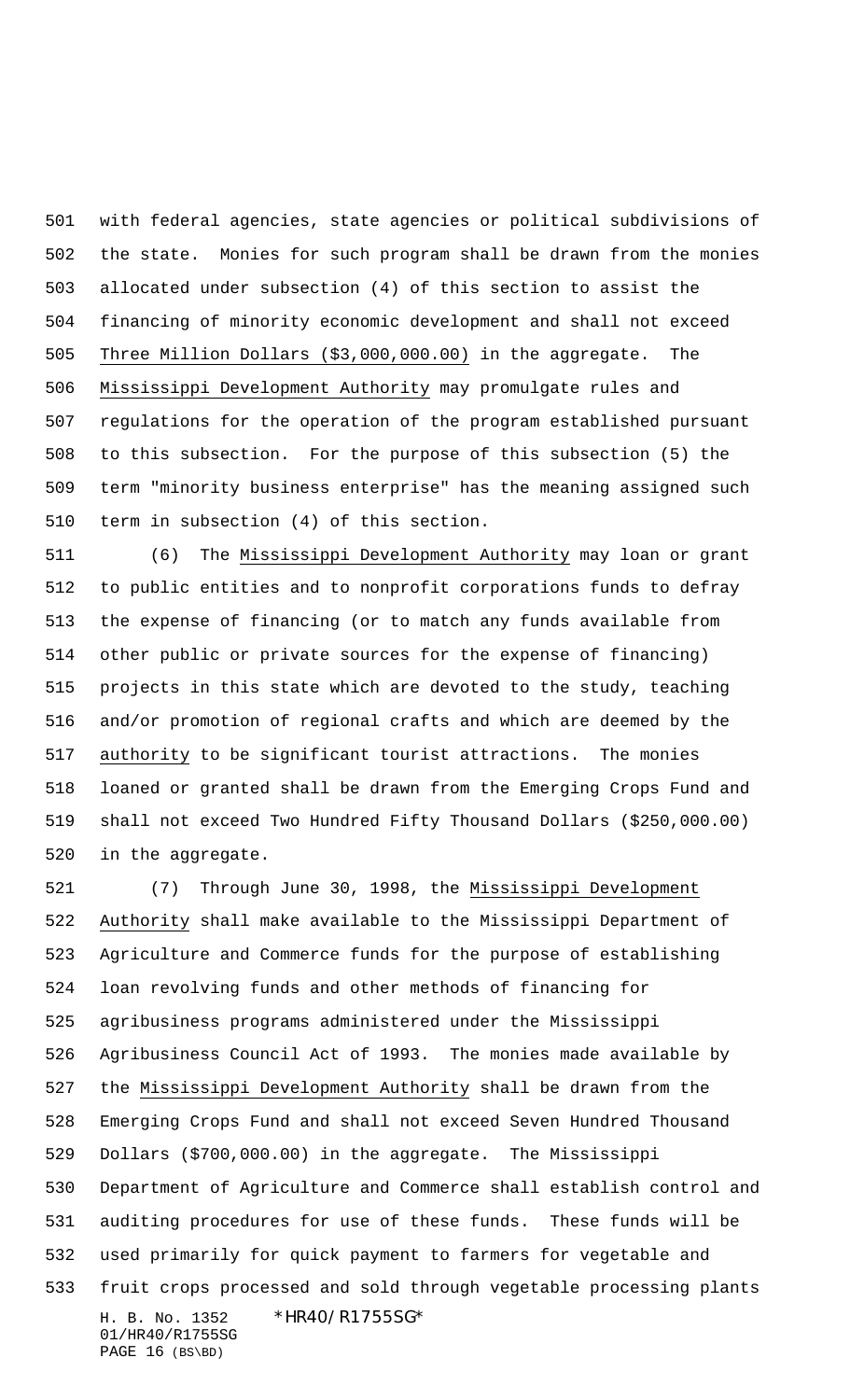associated with the Department of Agriculture and Commerce and the Mississippi State Extension Service.

536 (8) From and after July 1, 1996, the Mississippi Development Authority shall make available to the Mississippi Small Farm Development Center One Million Dollars (\$1,000,000.00) to be used by the center to assist small entrepreneurs as provided in Section 37-101-25, Mississippi Code of 1972. The monies made available by the Mississippi Development Authority shall be drawn from the Emerging Crops Fund.

 (9) The Mississippi Development Authority shall make available to the Agribusiness and Natural Resource Development Center through Alcorn State University an amount not to exceed Two Hundred Fifty Thousand Dollars (\$250,000.00) in Fiscal Year 2001 and Two Hundred Fifty Thousand Dollars (\$250,000.00) in Fiscal Year 2002 from the cash balance of the Emerging Crops Fund to support the development of a cooperative program for agribusiness development, marketing and natural resources development. This subsection (9) shall stand repealed on June 30, 2002.

 (10) The Mississippi Development Authority shall make available to the Small Farm Development Center at Alcorn State University funds in an aggregate amount not to exceed Three Hundred Thousand Dollars (\$300,000.00), to be drawn from the cash balance of the Emerging Crops Fund. The Small Farm Development Center at Alcorn State University shall use such funds to make loans to producers of sweet potatoes and cooperatives anywhere in the State of Mississippi owned by sweet potato producers to assist in the planting of sweet potatoes and the purchase of sweet potato production and harvesting equipment. A report of the loans made under this subsection shall be furnished by January 15 of each year to the Chairman of the Senate Agriculture Committee and the Chairman of the House Agriculture Committee.

H. B. No. 1352 \*HR40/R1755SG\* 01/HR40/R1755SG (11) The Mississippi Development Authority shall make available to the Mississippi Department of Agriculture and

PAGE 17 (BS\BD)